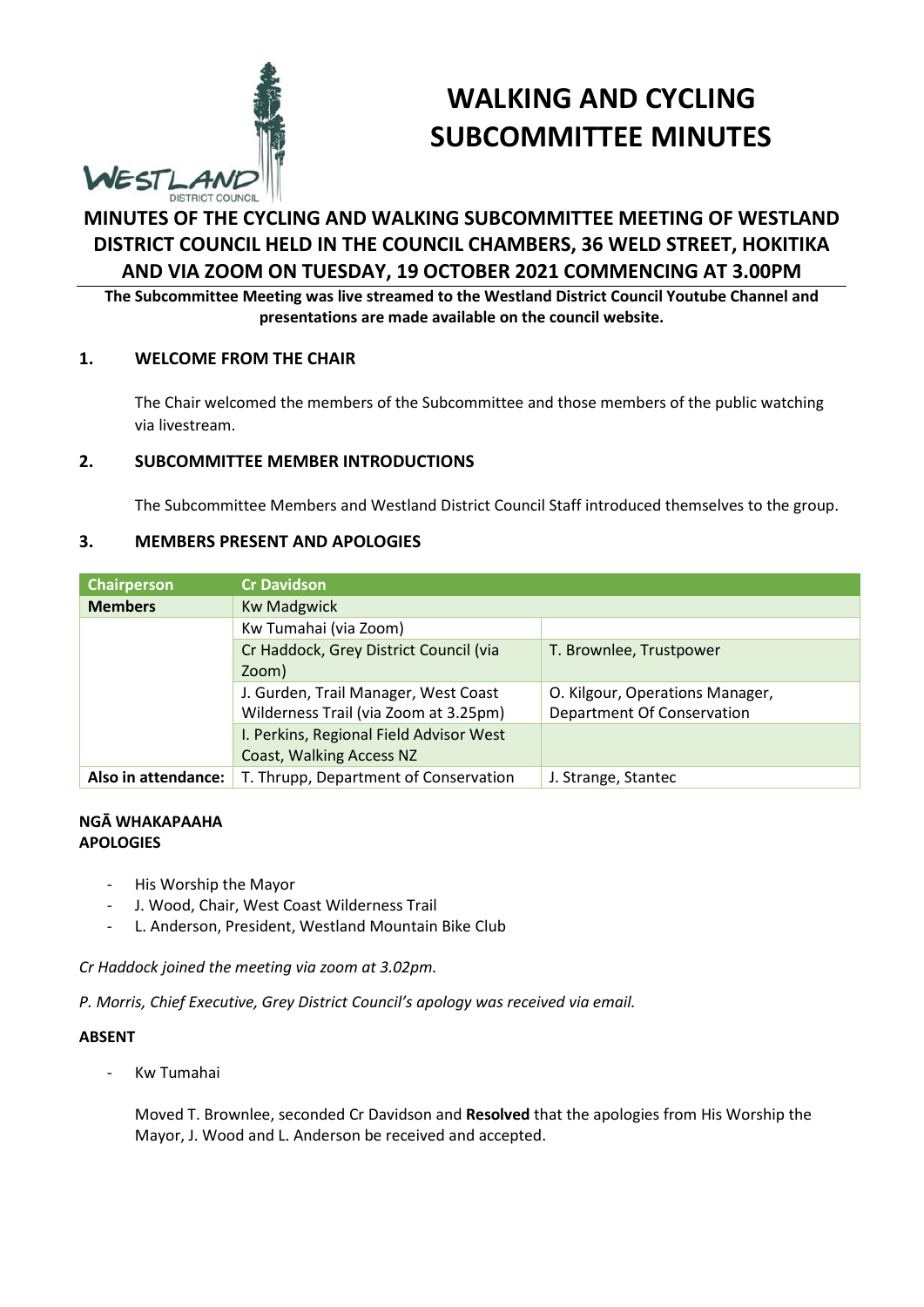#### **STAFF PRESENT**

S.R. Bastion, Chief Executive; S. Baxendale, Group Manager District Assets; L. Crichton, Group Manager: Corporate Services; D. Maitland; Executive Assistant, E. Rae, Strategy and Communications Advisor; M. Smith, Committee Secretary.

# **4. WHAKAPUAKITANGA WHAIPĀNGA DECLARATIONS OF INTEREST**

The Interest Register had been circulated via Microsoft Teams and available on the Council Chambers table. There were no changes to the Interest Register noted.

# **5. NGĀ TAKE WHAWHATI TATA KĀORE I TE RĀRANGI TAKE URGENT ITEMS NOT ON THE AGENDA**

There were no urgent items of business not on the Agenda.

# **6. ADOPTION OF TERMS OF REFERENCE**

The Chief Executive (CE) spoke to this item. The Cycling and Walking Subcommittee Terms of Reference (TOR) were adopted at the Capital Projects and Tenders Committee Meeting dated the 3 August 2021 and have been circulated to the Subcommittee as part of this agenda to be endorsed.

Moved I. Perkins, seconded T. Brownlee and **Resolved** that the Cycling and Walking Subcommittee Terms of Reference adopted on 3 August 2021 be received and accepted with the following administrative amendments:

- **The Purpose, shorten to:** The purpose of the Cycling & Walking Subcommittee is to oversee the Governance of the West Coast Wilderness Trail and guide future strategy in decision making in regards to cycling and walking.
- **Responsibility:** The last bullet point (Assist with bridging project barriers outside the influence of staff) be relocated to follow the first set of bullet points (after Supporting Funding applications as applicable).
- **Delegations to the Committee:** Update the bullet points to the correct verb after the Cycling & Walking Subcommittee shall have delegated authority to.
	- **Relationships with Other Parties:** additional wording added to sentence. **Change from -** The Chairperson may request the Chief Executive, staff in attendance, and all other parties other than Council Representatives to leave the meeting for the duration of the discussion.

**Change to -** The Chairperson may request the Chief Executive, staff in attendance, and all other parties other than Council Representatives to leave the meeting for the duration of the discussion *concerning a member of staff.*

- **Relationships with Other Parties cont.** additional wording added to sentence. **Change from -** Whilst they do not form part of the membership of the Subcommittee that will be consulted on any aspect of the committee's work that they will be impacted on.

**Change to -** Whilst they do not form part of the membership of the Subcommittee, *they will be consulted on any relevant aspect of the Subcommittee work.* 

- **Relationships with Other Parties:** spelling correction of were to *where*.

# **7. ACTION LIST**

The Group Manager: District Assets spoke to the Action List and provided the following updates: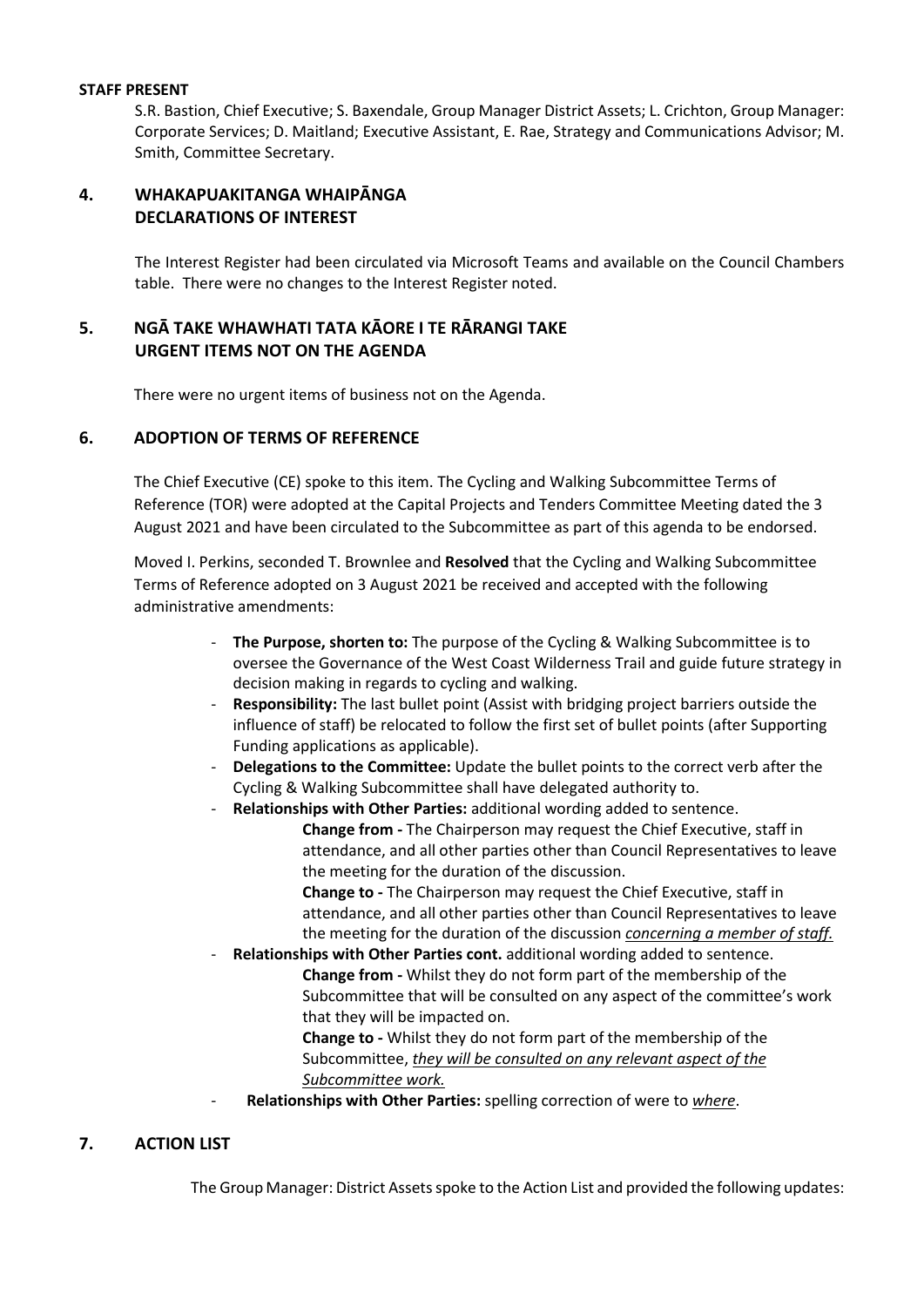### - **Milltown Weir Crossing**

Site visit completed, design under evaluation. Has been placed on hold while exploring alternative route options.

### - **Mahinapua Historic Bridge – Highway Crossing**

Site visit in March and Stantec commissioned to complete a new design incorporating the hazard management. Stantec provided a draft review at the July 2021 meeting.

### - **WCWT Trail exiting onto state highway 6**

Further hazard assessments to be completed as part of a larger safety audit for the trail and will be undertaken over the next couple of months.

# - **Trail Safety Audit**

To be completed as part of the larger safety audit for the trail and will be undertaken over the next couple of months.

Kw Madgwick queried, for future planning, whether there was an opportunity at the Mahinapua Bridge to include a Pouwhenua due to Mahinapua Creek having huge significance to Poutini Ngai Tahu. Could be tied in with the Pounamu Pathway. The CE agreed this was a great suggestion and could look to incorporate this at other potential locations. Costs and funding would need to be investigated. The CE to liaise with Kw Madgwick.

Moved I. Perkins, seconded Cr Davidson and **Resolved** that the updated Action List from the Group Manager: District Assets be received.

# **8. NGĀ TĀPAETANGA PRESENTATIONS**

# **Walking Access NZ**

Inger Perkins, Regional Field Advisor – West Coast, New Zealand Walking Access Commission spoke to this presentation. The topics covered were:

- New Zealand Walking Access Commission Purpose.
- Function of the Commission.
- What is the Commission?
- What does the Commission do?
- What does the Regional Field Advisor do?
- Aspirations.

#### *J. Gurden joined the meeting via zoom at 3.25pm.*

Moved Cr Davidson, seconded T. Brownlee and **Resolved** that the Walking Access NZ presentation from Inger Perkins, Regional Field Advisor West Coast at the New Zealand Walking Access Commission be received.

#### **Westland MTB Club**

Liam Anderson, President for the Westland MTB Club was unable to attend the meeting, John Strange, a member of the Westland MTB Club, spoke to this item and provided a verbal presentation on his behalf speaking to the following topics:

- Access and clarity of access.
- Strong presence locally.
- Work closely and have developed a trusted relationship with DOC.
- Mountain Bike Park in the Blue Spur forest.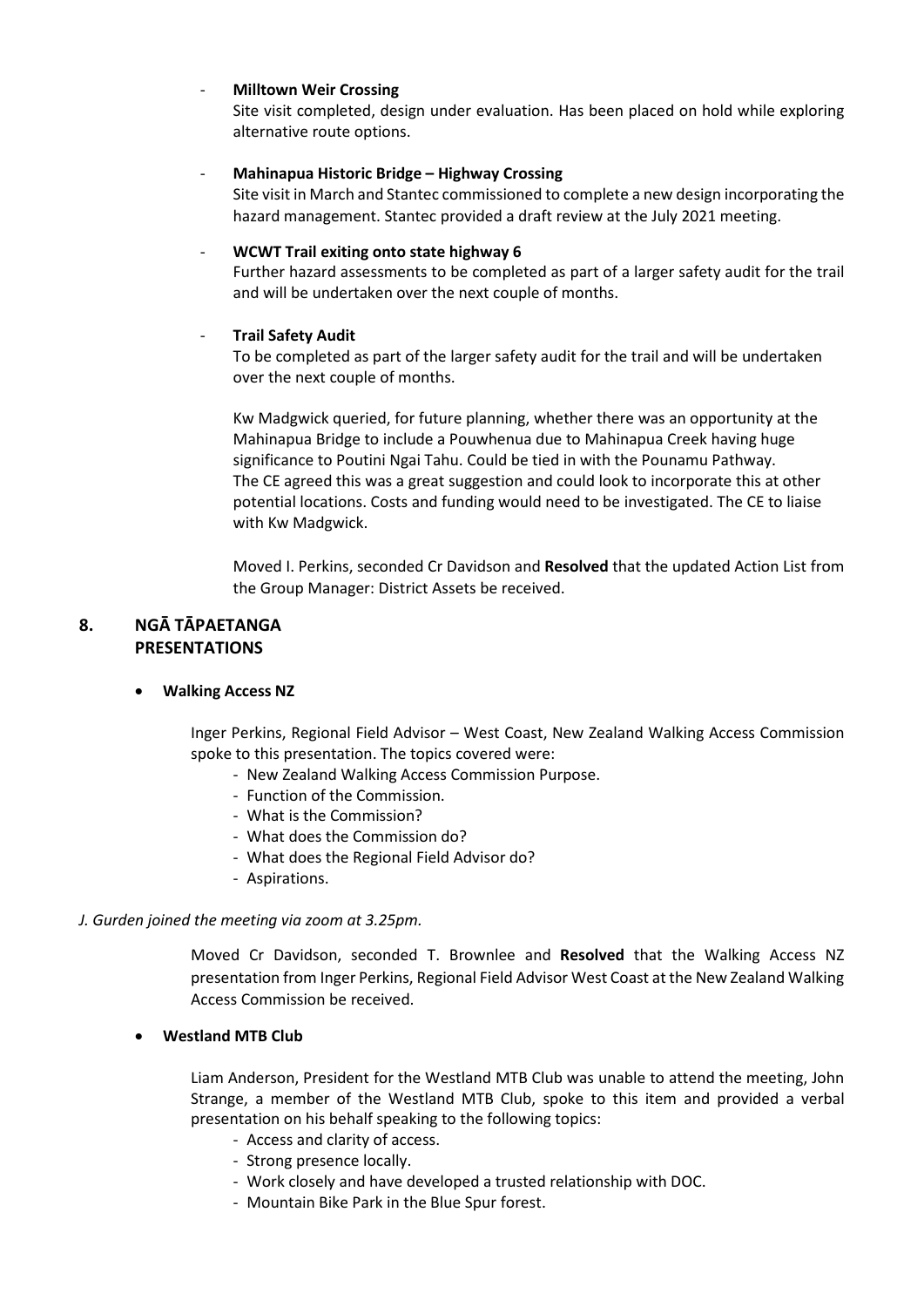- Trail construction and linking of trails.
- Trail clearing and drainage.
- Benefits in linking all types of track usage and maintenance.

Moved Cr Davidson, seconded I. Perkins and **Resolved** that the Westland MTB Club verbal presentation from John Strange, Member at the Westland MTB Club be received.

#### **Loopline Road Diversion**

Tim Brownlee, Technical Team Leader, Trustpower spoke to this presentation and also updated the subcommittee on the Dillmans Duffers Reservoir. The topics covered were:

- Dillmans Duffers Reservoir
	- New name for Trustpower from February 2022, Manawa Energy
	- Introductions
	- Scheme Overview
	- Dam Safety Upgrades, Seismic Strengthening
	- Loopline Dam Upgrade Overview
	- Loopline, Concept Design Footprint
	- Work Underway, Technical Input
	- Next Steps Consultation, External Parties
- Loopline Road Diversion Trustpower Loopline Future Works
	- Work Zone
	- Work Zone Alternate Route options
		- The intent is to start the work around October of 2022, with the diversion in place for approximately 3 months.

*Action: The CE to liaise with T. Brownlee from Trustpower, J. Strange from Stantec and J. Gurden, Trail Manager from the West Coast Wilderness Trail Trust to validate the proposed diversion route.* 

> Moved Cr Davidson, seconded I. Perkins and **Resolved** that the Loopline Road Diversion presentation from Tim Brownlee, Technical Team Leader at Trustpower be received.

#### **9. REPORTS**

#### **WCWT Trail Manager Update**

Jackie Gurden, Trail Manager, West Coast Wilderness Trail (WCWT) spoke to this item and advised the purpose of the report is to update the Subcommittee on the ongoing management work regarding the WCWT. The topics covered were:

- MBIE MRG Funding
- Strategic Plan
- Marketing Plan
- Start/Finish Banners
- Enhancement Updates
- 7 Golden Gullies
- Event Development
- Commercial development, the trust to encourage more visitors to use the trail.
- Supporting event development.
- Grey Council: working closely with them to capitalise funding opportunities.
- Development West Coast: working together to update website and marketing.

Moved Cr Davidson, seconded T. Brownlee and **Resolved** that the WCWT Trail Manager Update from Jackie Gurden be received.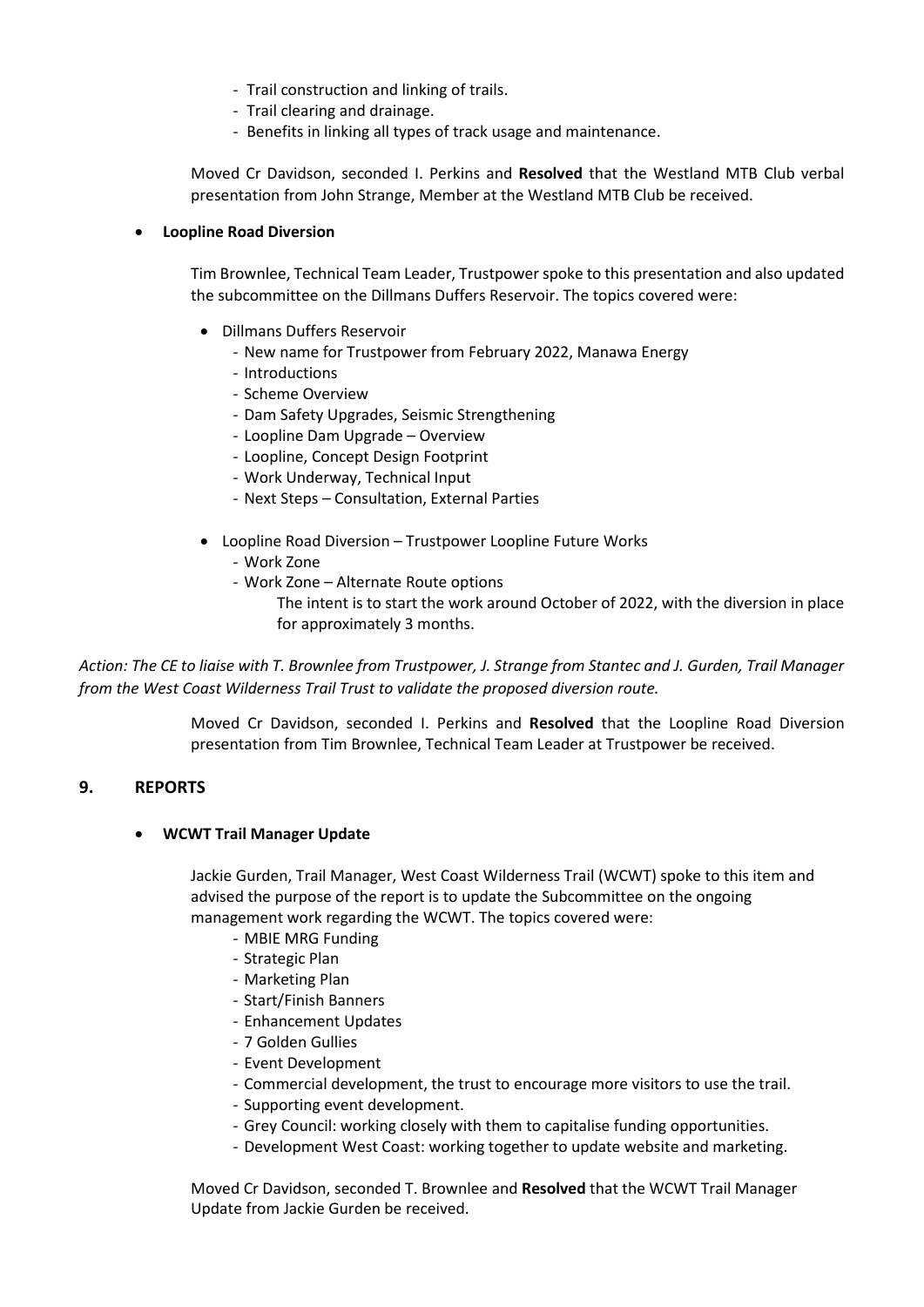#### **WCWT Quarterly Maintenance Update Report**

Melanie Anderson, Chief Executive Officer, Destination Westland spoke to this item and advised the purpose of the report is to provide an update to the Subcommittee on the West Coast Wilderness Trail maintenance being undertaken by Destination Westland. The areas of maintenance covered were:

- Signage
- Vegetation
- Cattle Stop
- Structural Damage (Bridges etc.)
- Bollards
- Storm Damage
- Safety and Maintenance
- Communication
- Forward Works

Moved Cr Davidson, seconded I. Perkins and **Resolved** that the WCWT Quarterly Maintenance Update Report from Melanie Anderson, Chief Executive Officer at Destination Westland be received.

#### **Major Great Rides (MGR) Funding Applications**

The Group Manager: District Assets spoke to this item and advised the purpose of the report is to update the Subcommittee on MGR funding applications. WDC made 6 applications to this MGR Funding round and thanked all of those involved in the preparation of the applications. Notification was received today that only 2 applications could be presented during this application period, MGR have consolidated all 6 applications into 2 for this round of funding. Areas funding is requested for:

- Taramakau major maintenance
- Kaniere water race bridge
- Mahinapua viewing platform
- Infrastructure around shelters, toilets, stands and signage
- Safety enhancements
- Mahinapua boardwalk and bridges

The closing date for applications was the 30 September 2021, now a 12 week wait to see if the applications were successful. Once a reply has been received an update will be presented to the Subcommittee.

Moved Cr Davidson, seconded T. Brownlee and **Resolved** that the Major Great Rides (MGR) Funding Applications verbal update from the Group Manager: District Assets be received.

# **10. KA MATATAPU TE WHAKATAUNGA I TE TŪMATANUI RESOLUTION TO GO INTO PUBLIC EXCLUDED**

(to consider and adopt confidential items)

 Moved Cr Davidson, seconded O. Kilgour and **Resolved** that the Cycling and Walking Subcommittee confirm that the public were excluded from the meeting in accordance with Section 48, Local Government Official Information and Meetings Act 1987 at 4.04pm.

The general subject of the matters to be considered while the public are excluded, the reason for passing this resolution in relation to each matter and the specific grounds under Section 48(1) of the